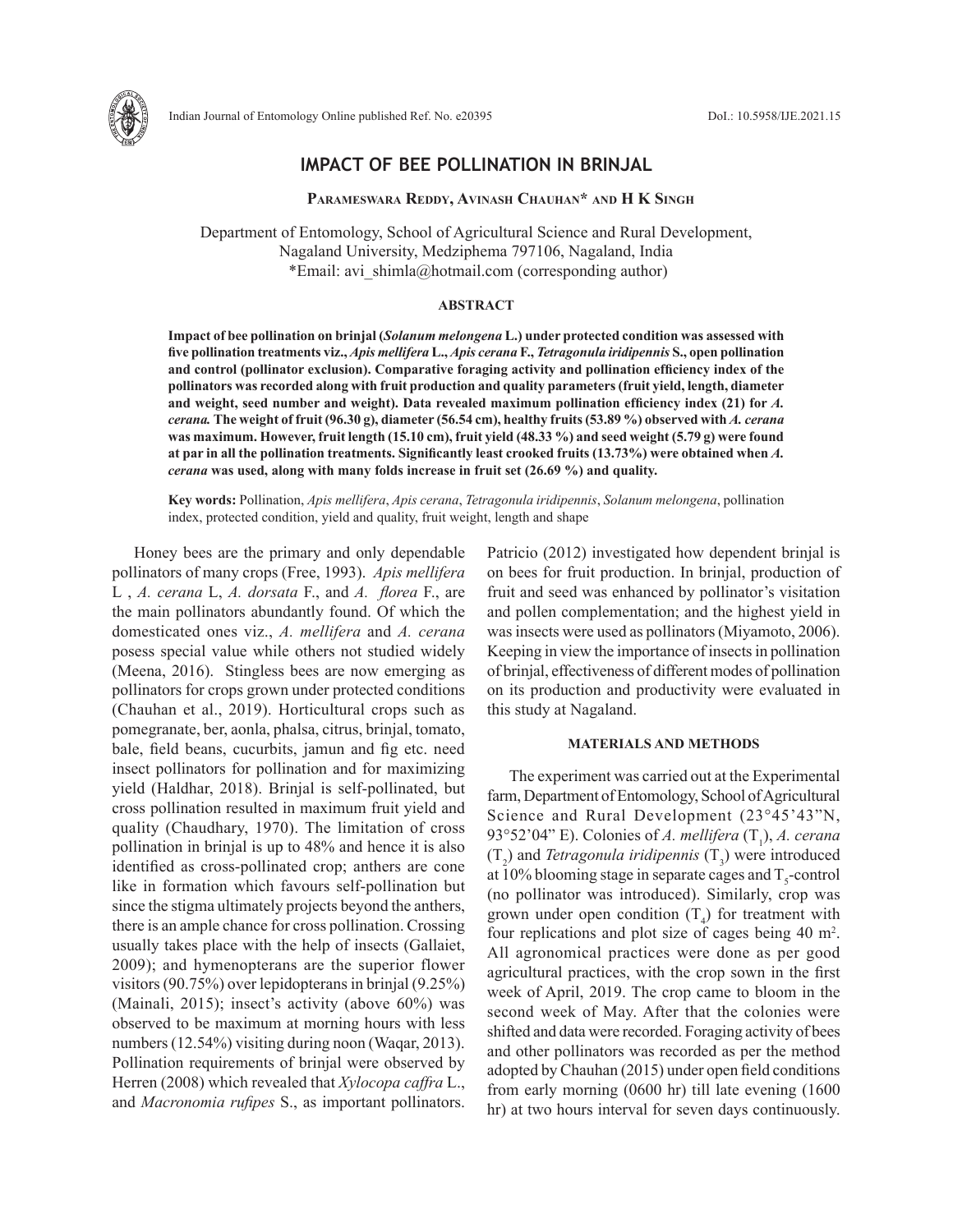Pollination efficiency was derived for each species as suggested by Bohart and Nye (1960). Impact of bee pollination on brinjal was evaluated with % fruit set, for which ten plants were tagged randomly, and fruit set observed along with yield calculated on fruit set basis. Healthy  $(\%)$  and crooked fruits  $(\%)$  were also calculated. Fruit length, diameter and weight were observed (10 fruits/ treatment) using the scale, digital vernier callipers and digital weighing balance, respectively. Similarly, seed weight and number were also calculated. The increase (%) over control in fruit set, healthy fruits, length, diameter, weight, number of seeds, weight of 1000 seeds was also calculated.

### **RESULTS AND DISCUSSION**

The results revealed that *A. mellifera* and *A. cerana*  were the most significant flower visitors in brinjal followed by *T. iridipennis*, *A. dorsata* and *Lophotrigona canifrons* as frequent visitors; while *Lasius niger* and *Aulacophora nigripennis* were observed to be less frequent. The activity of honey bees was maximum during 0600-0800 hr and *A. cerana* (6.07/ 5min/ m2 ) significantly outnumbered the *A. mellifera*, *T. iridipennis*, *L. canifrons*, *L. niger* and *A. nigripennis* (Table 1). Waqar (2013) described *A. cerana* and *A. mellifera* as major visitors, and Amano (2000) observed 24 insects, of which hymenopterans were predominant. Girlish (1981) concluded that *A. cerana* was more active, followed by *A. mellifera* and *T. iridipennis*; most efficient and important pollinators were observed to be *A. cerana* and *A. mellifera*. Similarly, Grewal et al. (1971) concluded that *A. cerana* is the major one in solanaceous crops; *A. cerana* significantly visited more flowers  $(8.07/5min/m^2)$  as compared to A. *mellifera*, *T. iridipennis*, *L. canifrons*, *L. niger* and *A.* 

*nigripennis*. Mainali (2015) reported that honey bees were the most abundant flower visitors over Lepidoptera and Coleoptera; *A.cerana* most frequently visited flowers followed by *A. mellifera* and *T. iridipennis;* and maximum foraging speed/ time spent was observed with *A. cerana* (5.20 sec/ flower) as compared to *A. mellifera* and others; and *A. cerana* showed maximum pollination efficiency (21.00) and is better in terms of pollination potential (Table 1).

Longer fruits were obtained from plants pollinated by *A. cerana* over *A. mellifera*, *T. iridipennis*, open pollinated and control; and these treatments being significantly at par to each other. Similarly, significantly at par fruit set (48.33 %) was recorded with *A. cerana* compared to that of *A. mellifera*, *T. iridipennis*, open pollinated and control were recorded at par to each other; likewise fruits having more weight and diameter were recorded with *A. cerana*. Bee pollinated flowers yielded fruits having significantly more seeds, and less crooked fruits were obtained when *A. cerana* was used; and significantly more healthy fruits (53.89 %) were produced from *A. cerana* pollinated plots (Table 2). Santos and Bego (2007) reported that *A. cerana* effectively pollinated brinjal under closed environment, and maximum increase in fruit weight and number of seeds/ fruit was observed with pollinated treatments. Rajasri et al. (2012) studied effect of bee pollination on seed yield of sunflower and observed improvement (633 g) with pollination by *T. iridipennis* while it was only 352 g in self pollinated crops. Viana et al. (2014) found that stingless bee (*Melipona quadrifasciata* L.) play an important role as pollinator of apple flowerswith increase in fruit set, healthy fruits, diameter, length, weight, weight of 1000 seeds and number of seeds with *A. cerana* pollination. Chauhan et al. (2019) also

| Time                          | Apis cerana |      |      |      | Apis mellifera |      |      |      | Tetragonula iridipennis |      |      |            |
|-------------------------------|-------------|------|------|------|----------------|------|------|------|-------------------------|------|------|------------|
| (h)                           | $*RA$       | FR   | FS   | LPG  | RA             | FR   | FS   | LPG  | RA                      | FR   | FS   | <b>LPG</b> |
| 0600                          | 5.97        | 9.54 | 6.14 |      | 5.67           | 6.91 | 5.94 |      | 4.17                    | 6.14 | 7.28 |            |
| 0800                          | 8.93        | 9.82 | 6.52 |      | 4.93           | 7.92 | 5.42 |      | 4.33                    | 7.22 | 4    |            |
| 1000                          | 6.82        | 8.84 | 5.82 | 1970 | 4.82           | 6.84 | 4.92 | 1648 | 6.02                    | 5.24 | 5.72 | 1564       |
| 1200                          | 5.98        | 7.85 | 4.95 | ± 24 | 5.38           | 6.55 | 4.85 | ± 31 | 5.88                    | 5.15 | 5.55 | ± 27       |
| 1400                          | 4.82        | 6.97 | 3.93 |      | 4.32           | 5.87 | 3.63 |      | 4.56                    | 4.97 | 4.82 |            |
| 1600                          | 3.91        | 5.42 | 3.85 |      | 3.31           | 4.94 | 2.85 |      | 3.91                    | 3.42 | 4.66 |            |
| Mean                          | 6.07        | 8.07 | 5.20 |      | 4.73           | 6.50 | 4.60 |      | 4.81                    | 5.35 | 5.82 |            |
| $CD_{0.05}$                   | 0.54        | 0.47 | 0.58 |      | 0.54           | 0.47 | 0.58 |      | 0.68                    | 0.47 | 0.60 |            |
| <b>Pollination Efficiency</b> |             |      | 21   |      | 12             |      |      |      |                         |      |      |            |
| Index                         |             |      |      |      |                |      |      |      |                         |      |      |            |

Table 1. Foraging activity and pollination efficiency index of pollinators on brinjal

\*Relative abundance = number of foragers/ 5 min/ m<sup>2</sup>; Foraging rate = Number of flowers visited / 5 min; Foraging speed = time spent / flower (in seconds); Loose pollen grains = the total number of loose pollen grains in the whole rinsate was calculated